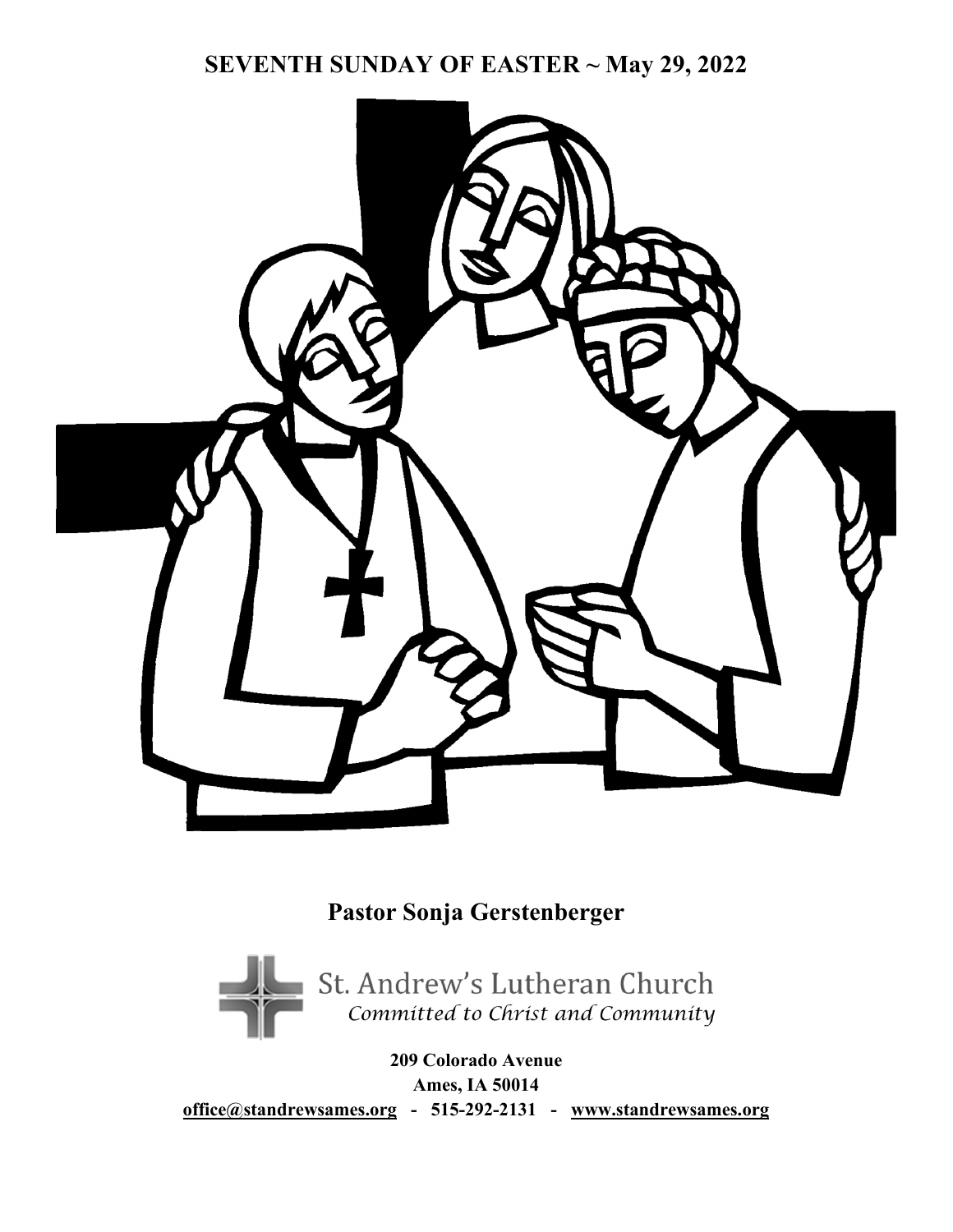# *No Matter Where You Are on Life's Journey, There Is a Place for You Here!*

*We are a congregation of the Evangelical Lutheran Church in America. In keeping with the life and teaching of Jesus Christ, we joyfully and unconditionally welcome all people of any age, gender identity, race, culture, ability, or sexual orientation into our community of faith and affirm the worth of all people as unique individuals made in God's image. We are open to the special gifts that each person brings and invite each to participate in the life of our church.*

- **Welcome to worship. We are SO glad you are here.** If this is your first time worshipping with us, please reach out and let us know, either introduce yourself in the YouTube Livestream, to an usher, to Pastor Sonja or by contacting the church office so we can answer any questions and connect with you. There is a place for you here.
- **Pass the Welcome Folder.** Please take the folder on the end of our pew, fill out your information and pass them down the pew.
- **Offering.** We are trying something new this summer! Offerings may be placed in the offering plate located on the table in the middle of the aisle before or at any time during the worship service.
- **Prayer Requests**. Prayer slips are in the back of the Welcome Folder to fill out and drop in the basket on the table by the offering plate. *Prayer requests will be included during the intercessory prayers*.
- **Bathrooms –** Down the hall, turn left toward the offices, and then take your first right. An allgender/family bathroom is available on the east side of Fellowship Hall (to the right as you enter from the main door). A changing table is available in the all gender/family bathroom and also in the nursery.
- **We LOVE kids in worship!** Should you need to step away, **a Nursery with a changing table is available** down the hall from the bathrooms.
- $\triangle$  Bulletins can be recycled in the bins in the narthex with the Green Recycle Labels.

# **Helpful Hints for worship today:**

- *The instructions to sit or stand are invitations to do so as you are physically able.*
- In the worship liturgy  $P = \text{Presider}, A = \text{Assisting Minister}, R = \text{Reader}, and C = \text{`}$ *Congregation. The congregation responds/sings any time words are in bold print. The congregation is invited to sing all Hymns.*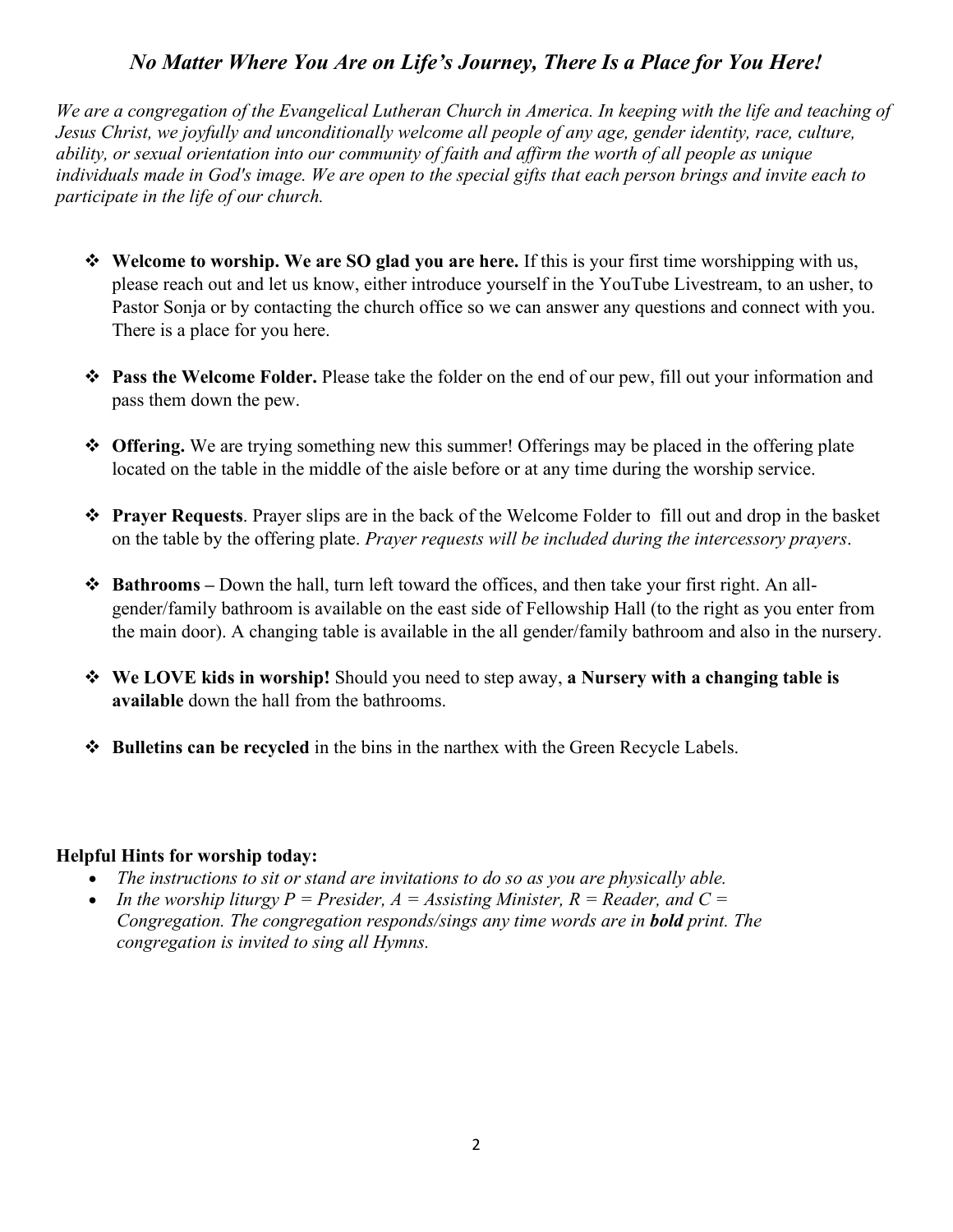# **GATHERING**

*The Holy Spirit calls us together as the people of God.*

# **THANKSGIVING FOR BAPTISM**

*Stand and turn to the baptismal font.*

P: Blessed be the holy Trinity,  $\pm$  one God, the fountain of living water, the rock who gave us birth, our light and our salvation.

**C: Amen.**

P: In the waters of baptism, we have passed over from death to life with Jesus Christ, and we are a new creation. For this saving mystery, and for this water, let us bless God, who was, who is, and who is to come.

> We thank you, God, for your river of life, flowing freely from your throne: through the earth, through the city, through every living thing.

You rescued Noah and his family from the flood; You opened wide the sea for the Israelites. Now in these waters you flood us with mercy, and our sin is drowned forever. You open the gate of righteousness and we pass safely through.

In Jesus Christ, you calm and trouble the waters. You nourish us and enclose us in safety. You call us forth and send us out. In lush and barren places, you are with us.

You have become our salvation. Now breathe upon this water and awaken your church once more. Claim us again as your beloved and holy people. Quench our thirst; cleanse our hearts; wipe away every tear. To you, our Beginning and our End, our Shepherd and Lamb, be honor, glory, praise, and thanksgiving, now and forever.

#### **C: Amen.**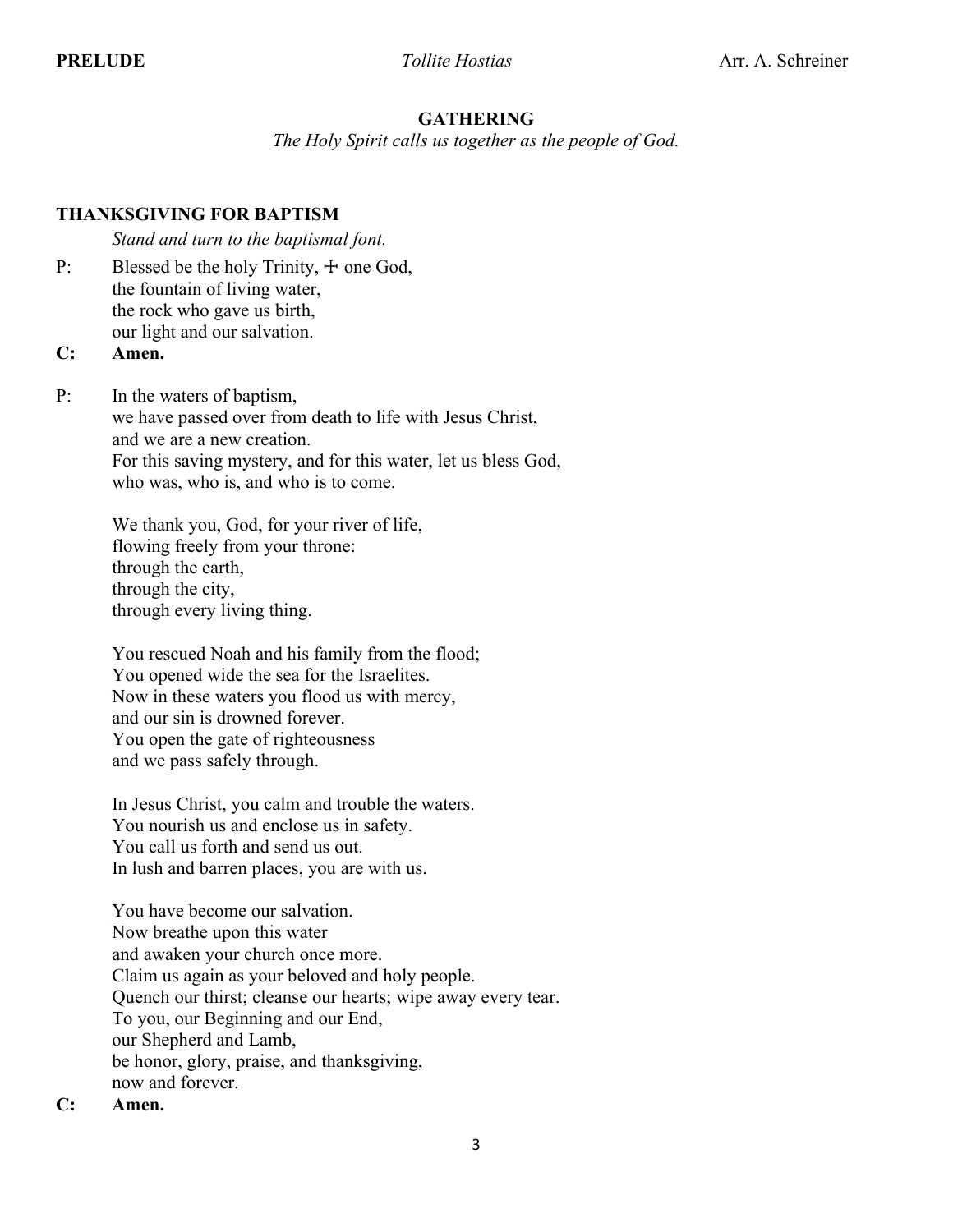# One Bread, One Body



Text: John Foley, ss, b. 1939 Exa: Com Forcy, ay, 0. 1999<br>Music: ONE BREAD, ONE BODY, John Foley, st<br>Text and music © 1978 John B. Foley, SJ and OCP Publications, 5536 NE Hassalo, Portland, OR 97213. All rights reserved. Used by permission.

#### **WELCOME**

#### **GREETING**

- P: The grace of our Lord Jesus Christ, the love of God, and the communion of the Holy Spirit be with you all.
- **C**: **And also with you.**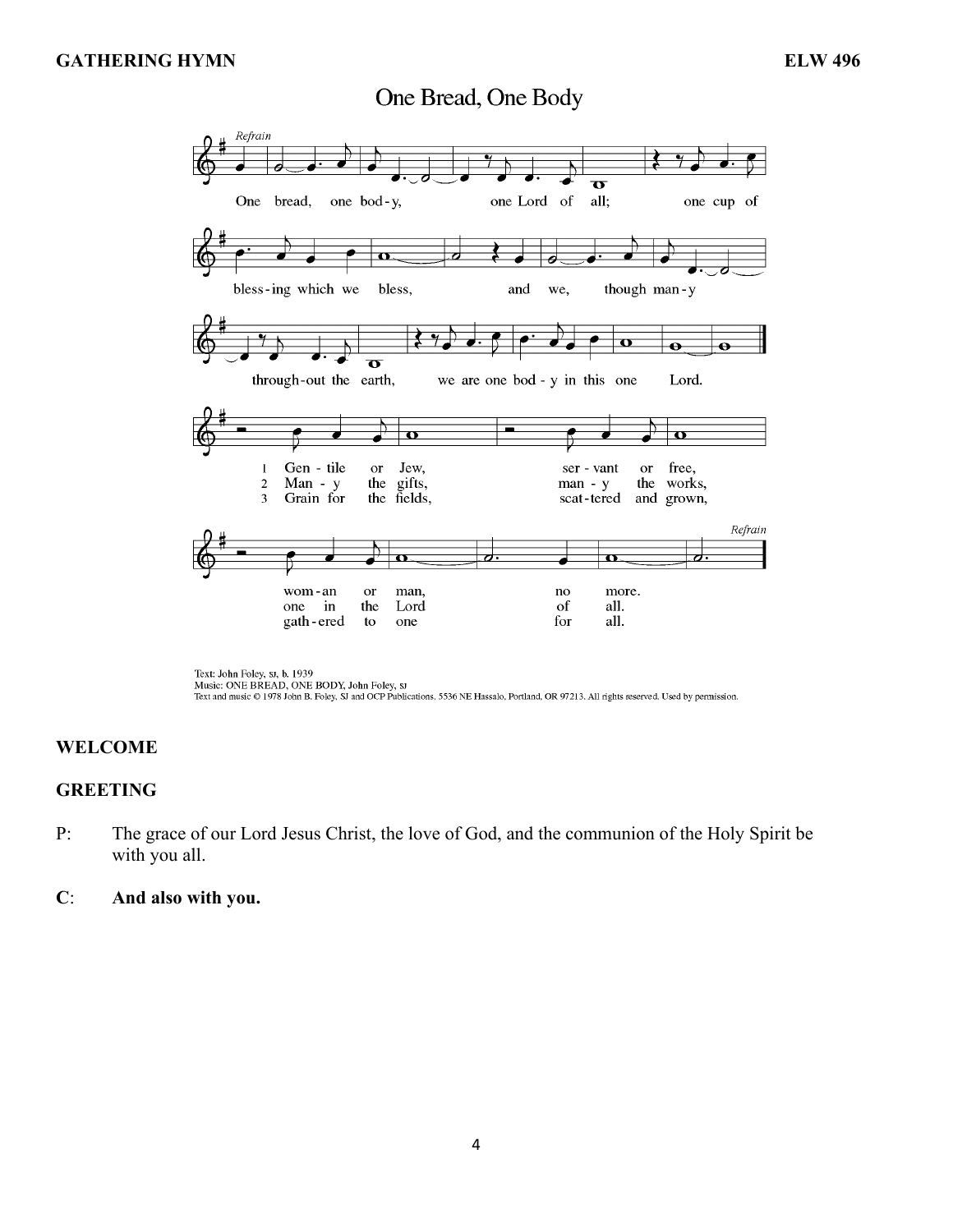# **KYRIE**

*Assisting Minister (congregation sings the lines in bold):*

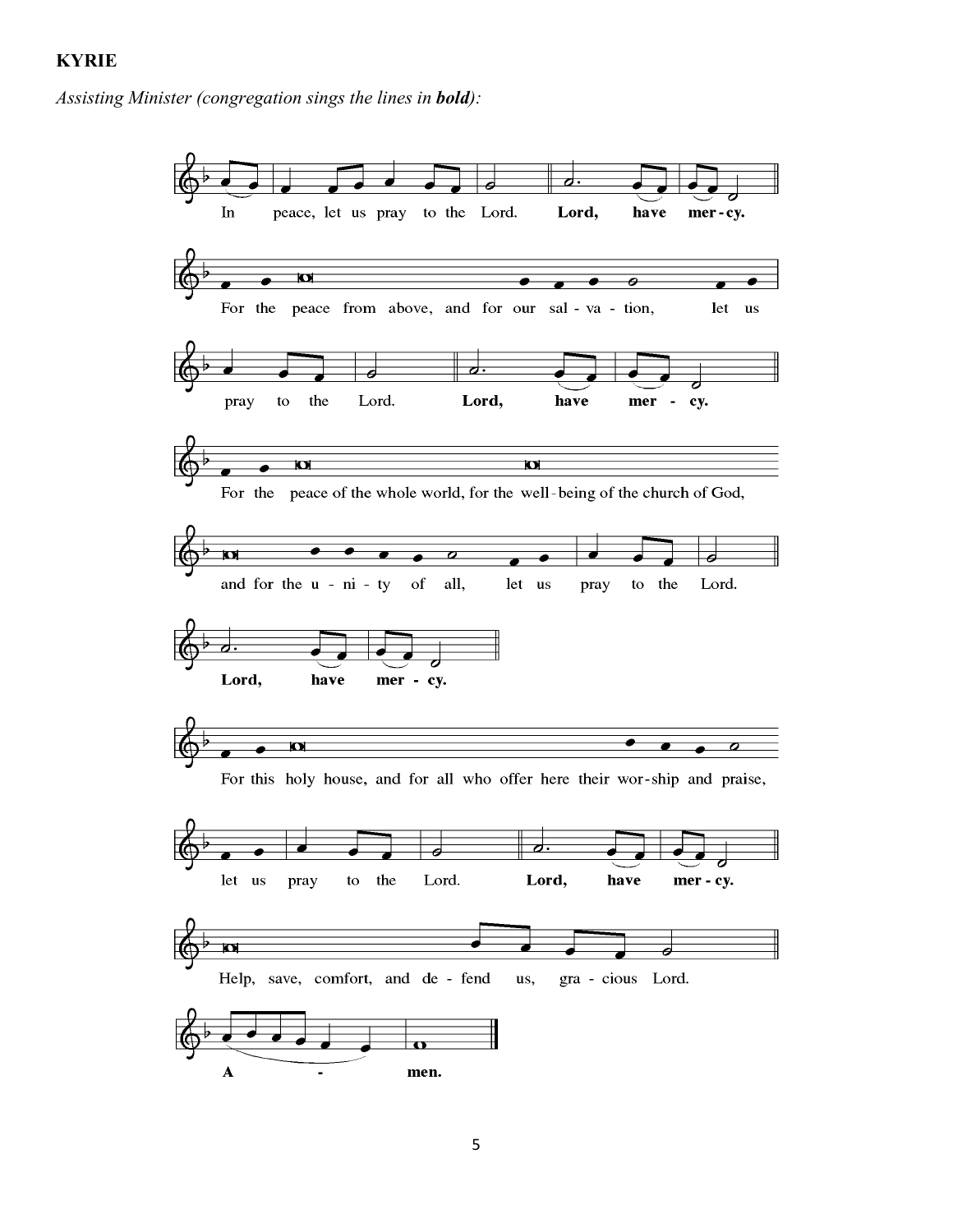#### **HYMN OF PRAISE**

**C:**



6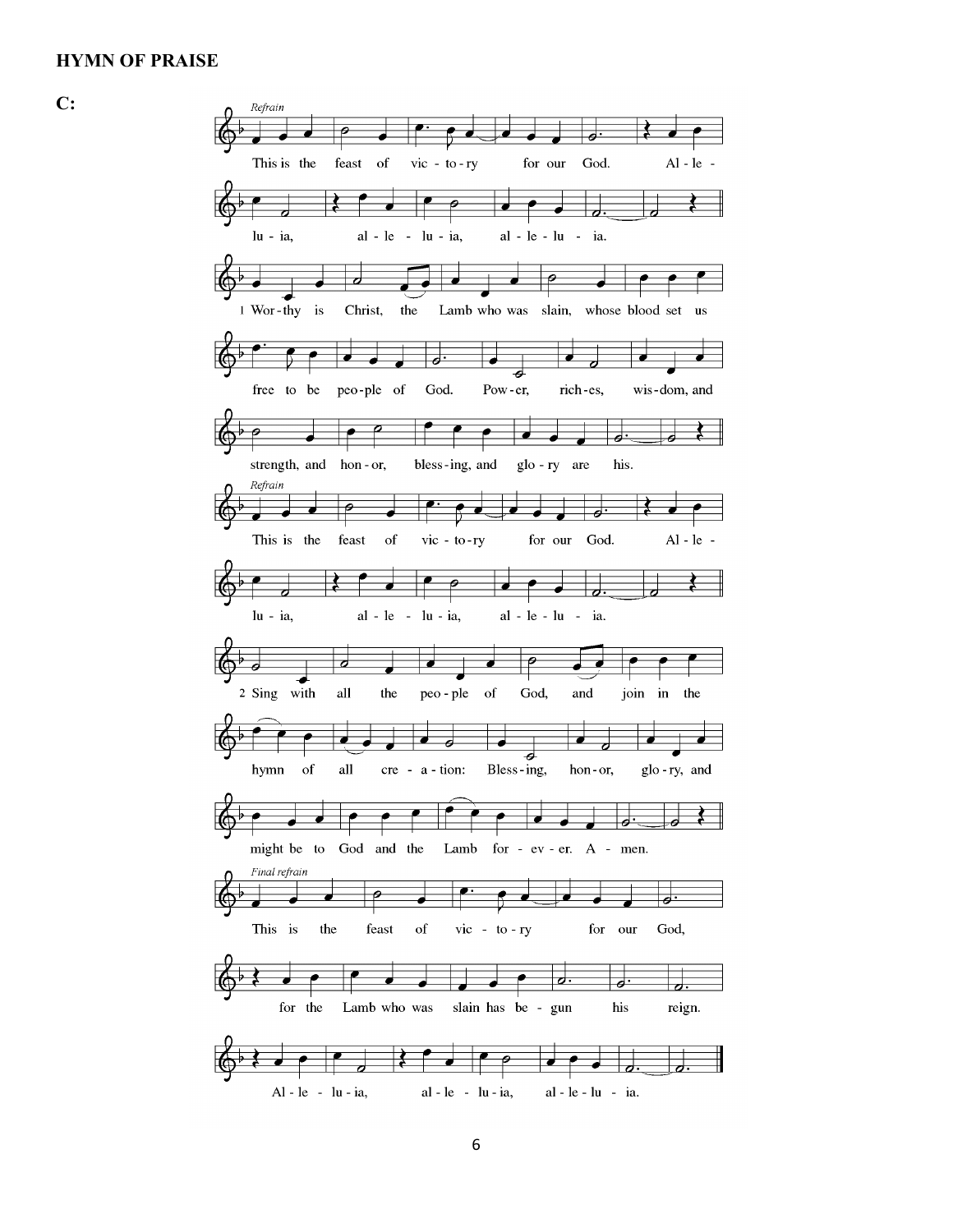#### **PRAYER OF THE DAY**

- P: O God, form the minds of your faithful people into your one will. Make us love what you command and desire what you promise, that, amid all the changes of this world, our hearts may be fixed where true joy is found, your Son, Jesus Christ our Lord, who lives and reigns with you and the Holy Spirit, one God, now and forever.
- **C: Amen.**

*Sit*

#### **WORD**

*God speaks to us in scripture reading, preaching, and song.*

#### **FIRST READING:** Acts 16:16-34

<sup>16</sup>One day, as we were going to the place of prayer, we met a slave-girl who had a spirit of divination and brought her owners a great deal of money by fortune-telling. 17While she followed Paul and us, she would cry out, "These men are slaves of the Most High God, who proclaim to you a way of salvation." <sup>18</sup>She kept doing this for many days. But Paul, very much annoyed, turned and said to the spirit, "I order you in the name of Jesus Christ to come out of her." And it came out that very hour.

<sup>19</sup>But when her owners saw that their hope of making money was gone, they seized Paul and Silas and dragged them into the marketplace before the authorities. <sup>20</sup>When they had brought them before the magistrates, they said, "These men are disturbing our city; they are Jews 21and are advocating customs that are not lawful for us as Romans to adopt or observe." <sup>22</sup>The crowd joined in attacking them, and the magistrates had them stripped of their clothing and ordered them to be beaten with rods. <sup>23</sup>After they had given them a severe flogging, they threw them into prison and ordered the jailer to keep them securely.  $^{24}$ Following these instructions, he put them in the innermost cell and fastened their feet in the stocks.

<sup>25</sup>About midnight Paul and Silas were praying and singing hymns to God, and the prisoners were listening to them. <sup>26</sup>Suddenly there was an earthquake, so violent that the foundations of the prison were shaken; and immediately all the doors were opened and everyone's chains were unfastened.  $2\overline{7}$ When the jailer woke up and saw the prison doors wide open, he drew his sword and was about to kill himself, since he supposed that the prisoners had escaped. <sup>28</sup>But Paul shouted in a loud voice, "Do not harm yourself, for we are all here." <sup>29</sup>The jailer called for lights, and rushing in, he fell down trembling before Paul and Silas. 30Then he brought them outside and said, "Sirs, what must I do to be saved?" 31They answered, "Believe on the Lord Jesus, and you will be saved, you and your household." 32They spoke the word of the Lord to him and to all who were in his house. <sup>33</sup>At the same hour of the night he took them and washed their wounds; then he and his entire family were baptized without delay. <sup>34</sup>He brought them up into the house and set food before them; and he and his entire household rejoiced that he had become a believer in God.

- R: The word of the Lord.
- **C: Thanks be to God.**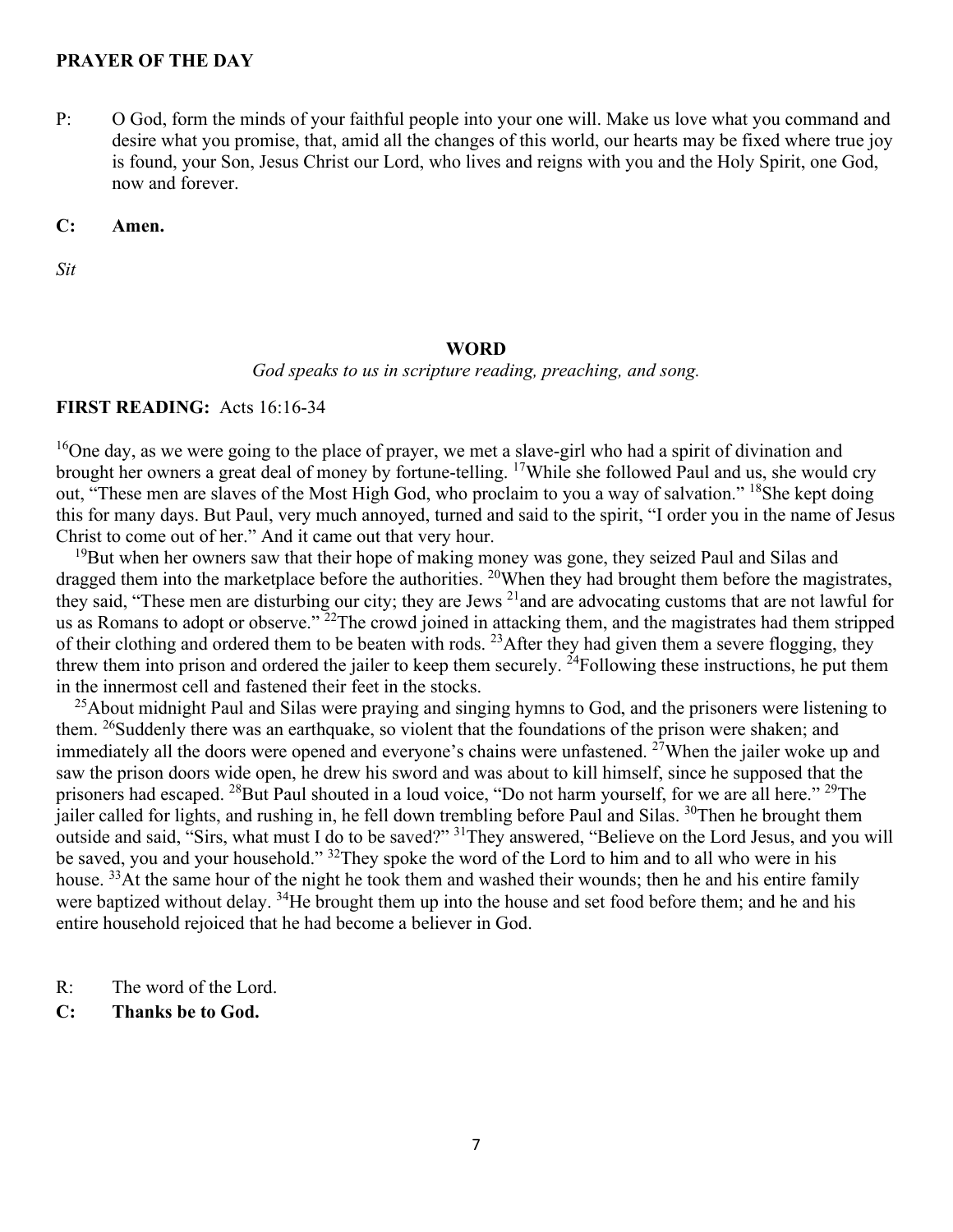*(Read responsively, congregation – reads the bold verses)*

<sup>1</sup>The LORD reigns; let the earth rejoice; let the multitude of the isles be glad. 2 **Clouds and darkness surround the LORD, righteousness and justice are the foundations of God's throne.** <sup>3</sup>Fire goes before the LORD, burning up enemies on every side. 4 **Lightnings light up the world; the earth sees and trembles.** 5 The mountains melt like wax before the Lord of all the earth. 6 **The heavens declare your righteousness, O LORD, and all the peoples see your glory.**  $7$ Confounded be all who worship carved images and delight in false gods! Bow down before the LORD, all you gods. 8 **Zion hears and is glad, and the cities of Ju- dah rejoice, because of your judgments, O LORD.**  ${}^{9}$ For you are the LORD, most high over all the earth; you are exalted far above all gods. <sup>10</sup>**You who love the LORD, hate evil! God guards the lives of the saints and rescues them from the hand of the wicked.**  $11$ Light dawns for the righteous, and joy for the honest of heart. <sup>12</sup>**Rejoice in the LORD, you righteous, and give thanks to God's holy name.**

# **SECOND READING:** Revelation 22:12-14, 16-17, 20-21

R: A reading from Revelation, the  $22<sup>nd</sup>$  chapter.

 $12$ "See, I am coming soon; my reward is with me, to repay according to everyone's work.  $13$ I am the Alpha and the Omega, the first and the last, the beginning and the end."

 $14B$ lessed are those who wash their robes, so that they will have the right to the tree of life and may enter the city by the gates.

 $16$ "It is I, Jesus, who sent my angel to you with this testimony for the churches. I am the root and the descendant of David, the bright morning star."

<sup>17</sup>The Spirit and the bride say, "Come."

And let everyone who hears say, "Come."

And let everyone who is thirsty come.

Let anyone who wishes take the water of life as a gift.

 $20$ The one who testifies to these things says, "Surely I am coming soon."

Amen. Come, Lord Jesus!

 $21$ The grace of the Lord Jesus be with all the saints. Amen.

- R: The word of the Lord.
- **C: Thanks be to God.**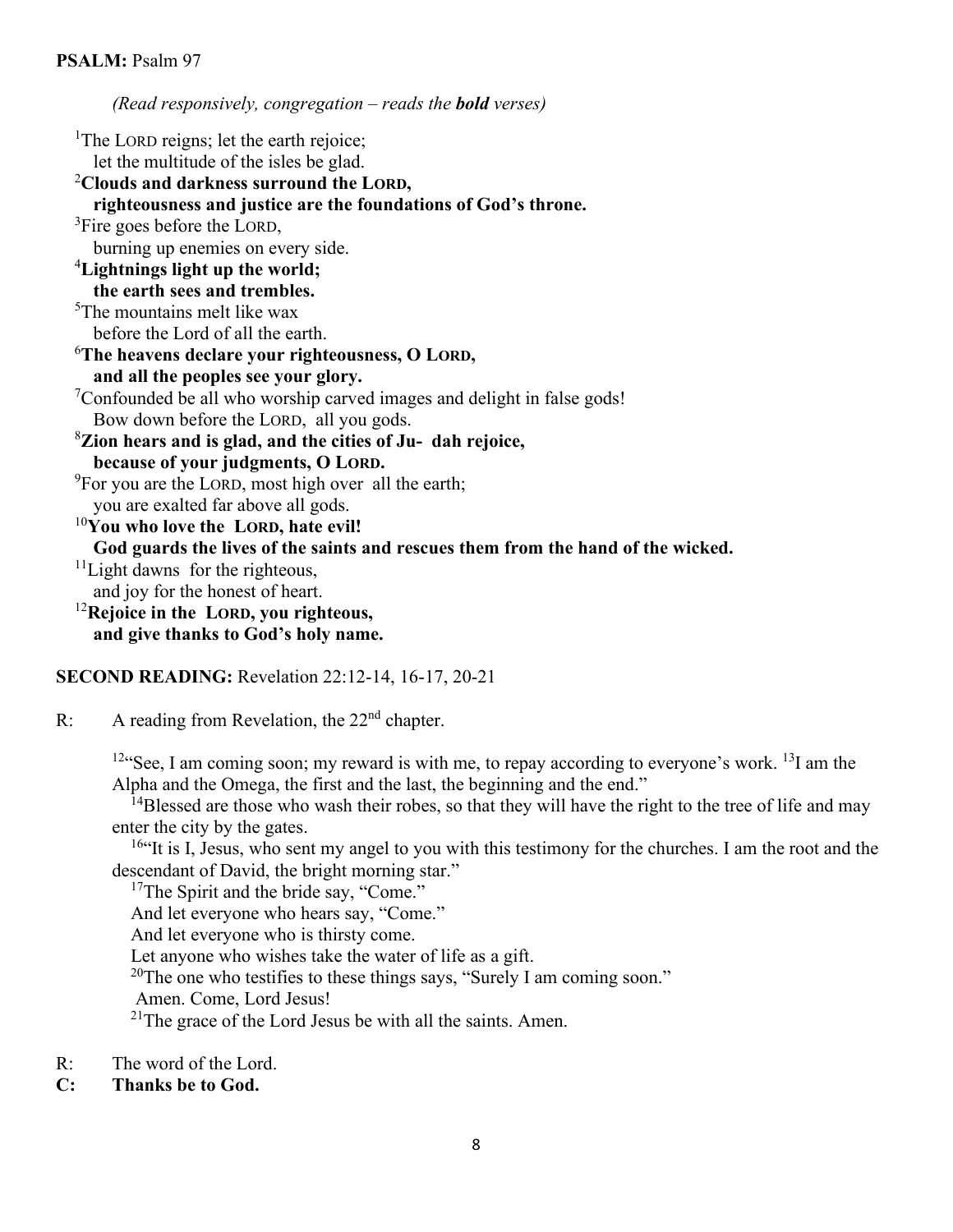# **GOSPEL ACCLAMATION**

**C:**



**GOSPEL:** John 17:20-26

- P: The Gospel according to the  $17<sup>th</sup>$  Chapter of John:
- **C: Glory to you, O Lord.**

[Jesus prayed:]  $^{20}$ "I ask not only on behalf of these, but also on behalf of those who will believe in me through their word,  $^{21}$ that they may all be one. As you, Father, are in me and I am in you, may they also be in us, so that the world may believe that you have sent me. 22The glory that you have given me I have given them, so that they may be one, as we are one, 23I in them and you in me, that they may become completely one, so that the world may know that you have sent me and have loved them even as you have loved me. <sup>24</sup>Father, I desire that those also, whom you have given me, may be with me where I am, to see my glory, which you have given me because you loved me before the foundation of the world.

<sup>25</sup>"Righteous Father, the world does not know you, but I know you; and these know that you have sent me. <sup>26</sup>I made your name known to them, and I will make it known, so that the love with which you have loved me may be in them, and I in them."

- P: The gospel of the Lord.
- **C: Praise to you, O Christ.**

*Sit*

*Stand*

**SERMON Pastor Sonja Gerstenberger**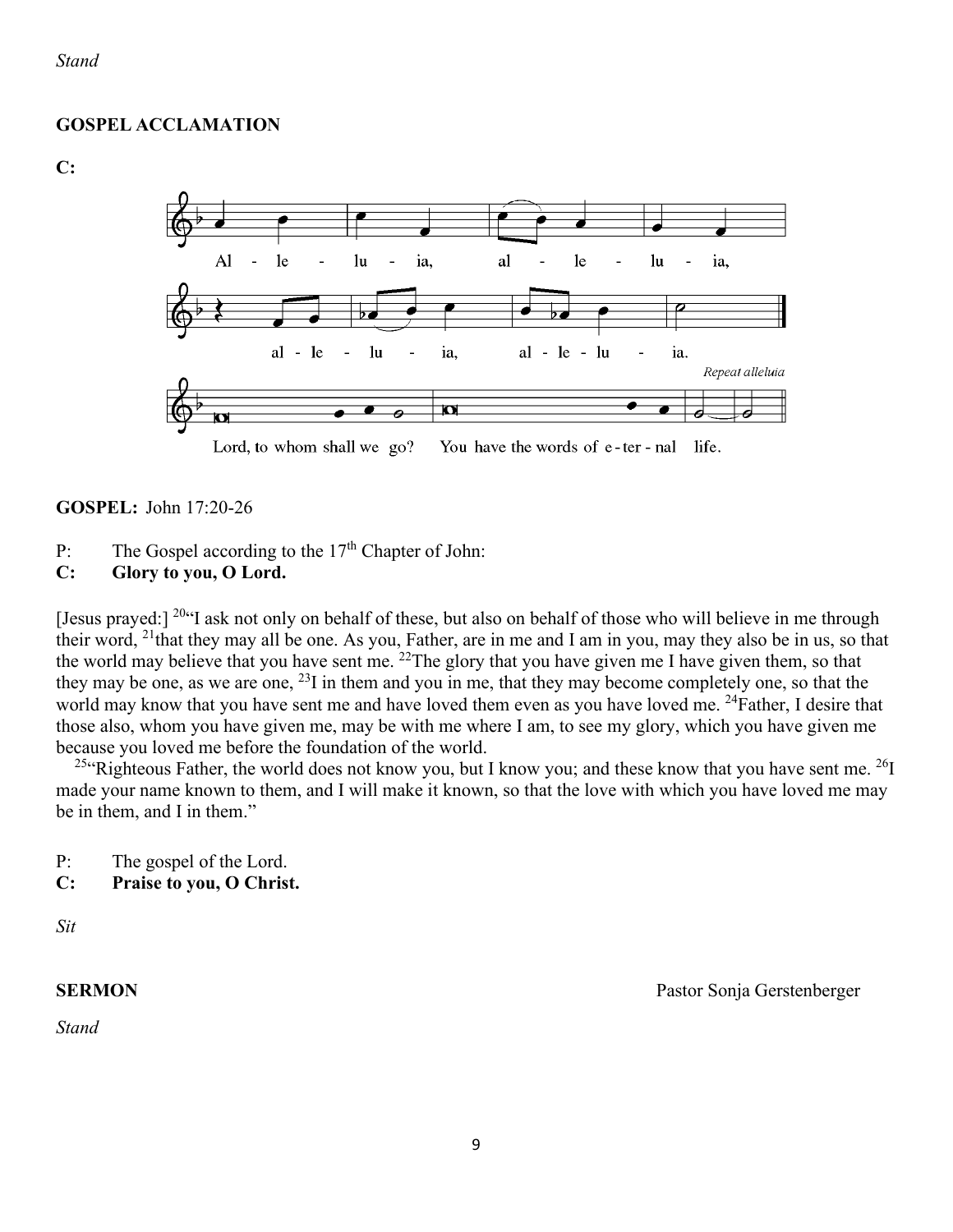

Text: Herbert F. Brokering, b. 1926 Lext: Herbert F. Brokering, b. 1926<br>Music: THINE, Carl F. Schalk, b. 1929<br>Text and music © 1983 Augsburg Publishing House, admin. Augsburg Fortress.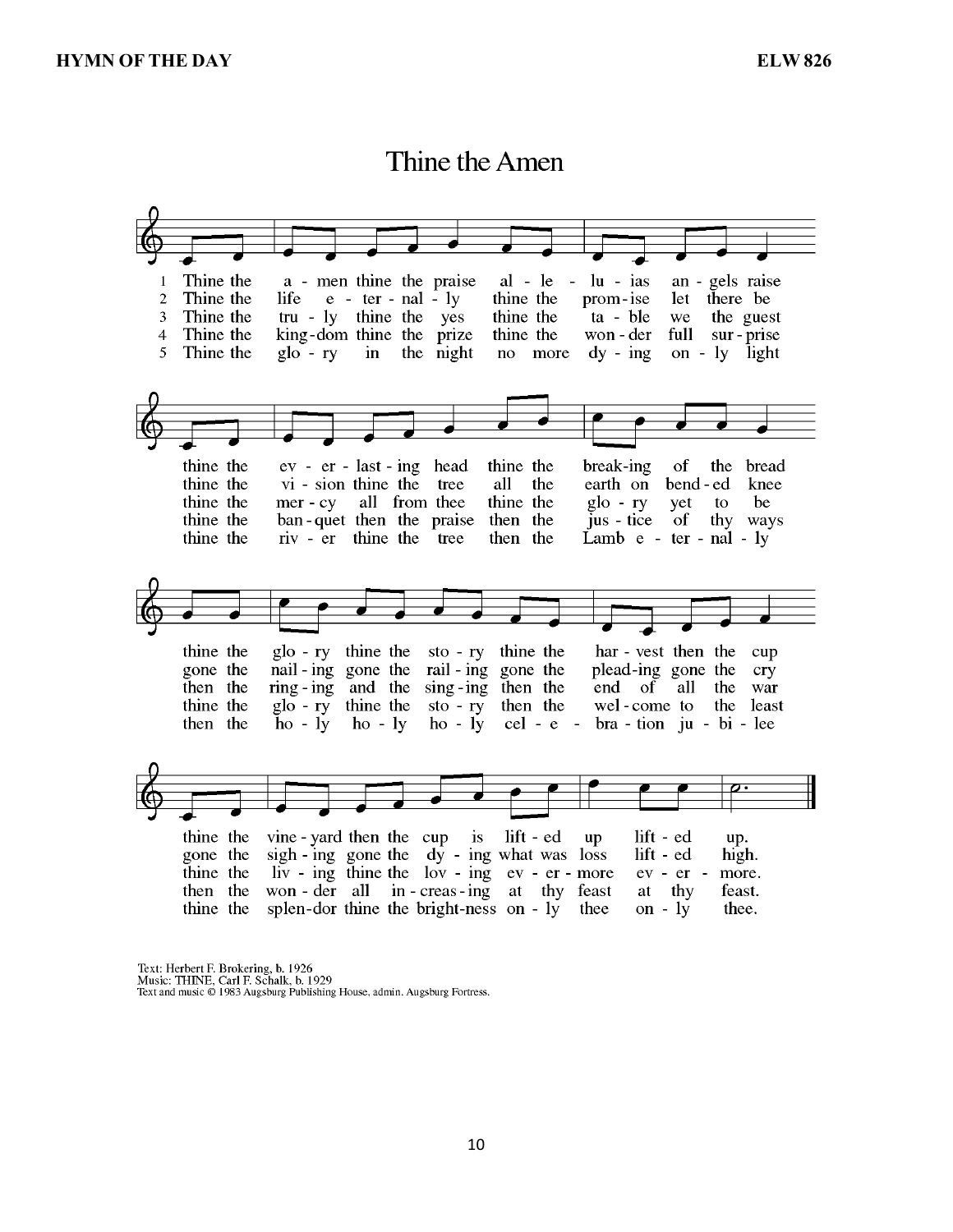#### **THE APOSTLES' CREED**

**I believe in God, the Father almighty, creator of heaven and earth.**

**I believe in Jesus Christ, God's only Son, our Lord, who was conceived by the Holy Spirit, born of the virgin Mary, suffered under Pontius Pilate, was crucified, died, and was buried; he descended to the dead.\* On the third day he rose again; he ascended into heaven, he is seated at the right hand of the Father, and he will come to judge the living and the dead.**

**I believe in the Holy Spirit, the holy catholic church, the communion of saints, the forgiveness of sins, the resurrection of the body, and the life everlasting. Amen.**

#### **PRAYERS OF INTERCESSION**

- A: God, in your mercy,
- **C: Hear our prayer.**

#### **WE SHARE GOD'S PEACE**

- P: The peace of Christ be with you always.
- **C: And also with you.**

*Sit*

#### **OFFERING**

*At this time, we also offer a portion of what God has first given us for God's work in the world through the ministries of St. Andrew's and its national and global partners through the ELCA. You may place offerings in the offering plate located on the table in the aisle. You can also give online at [www.standrewsames.org](http://www.standrewsames.org/) by selecting Give Online (or use this QR code). Thank you for your continued generous support of the ministries in and through St. Andrew's Lutheran Church.*



Scon to Give

*Stand*

# **OFFERING PRAYER**

A: Living God, you gather the wolf and the lamb to feed together in your peaceable reign, and you welcome us all at your table. Reach out to us through this meal, and show us your wounded and risen body, that we may be nourished and believe in Jesus Christ, our Savior and Lord.

**C: Amen.**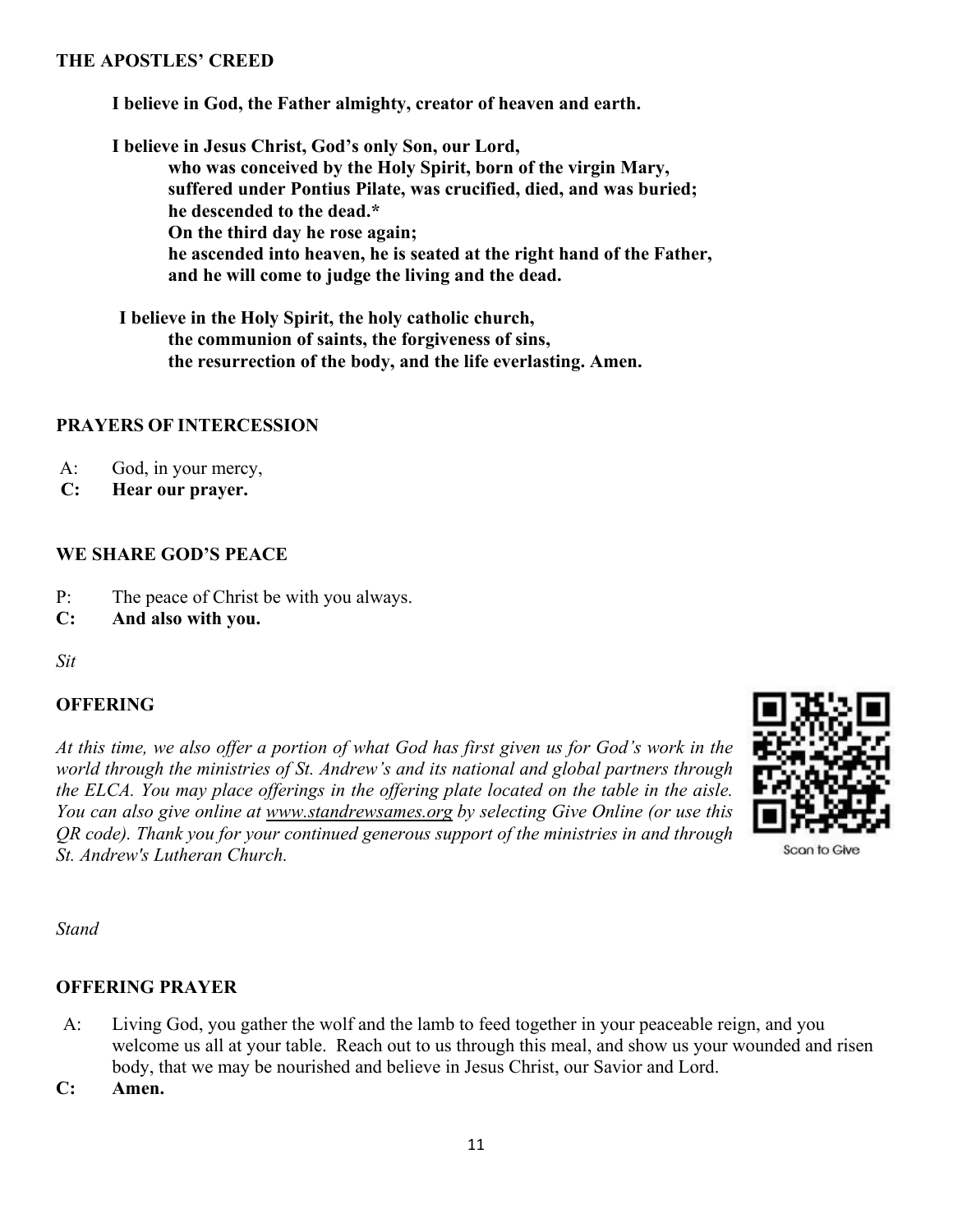**MEAL** *God feeds us with the presence of Jesus Christ.*

Presiding Minister (Congregation sings the lines in **bold**):



#### **GREAT THANKSGIVING**

P: It is indeed right, our duty and our joy, that we should at all times and in all places give thanks and praise to you, almighty and merciful God, through our Savior Jesus Christ; who on this day overcame death and the grave, and by his glorious resurrection opened to us the way of everlasting life. And so, with all the choirs of angels, with the church on earth and the hosts of heaven, we praise your name and join their unending hymn:



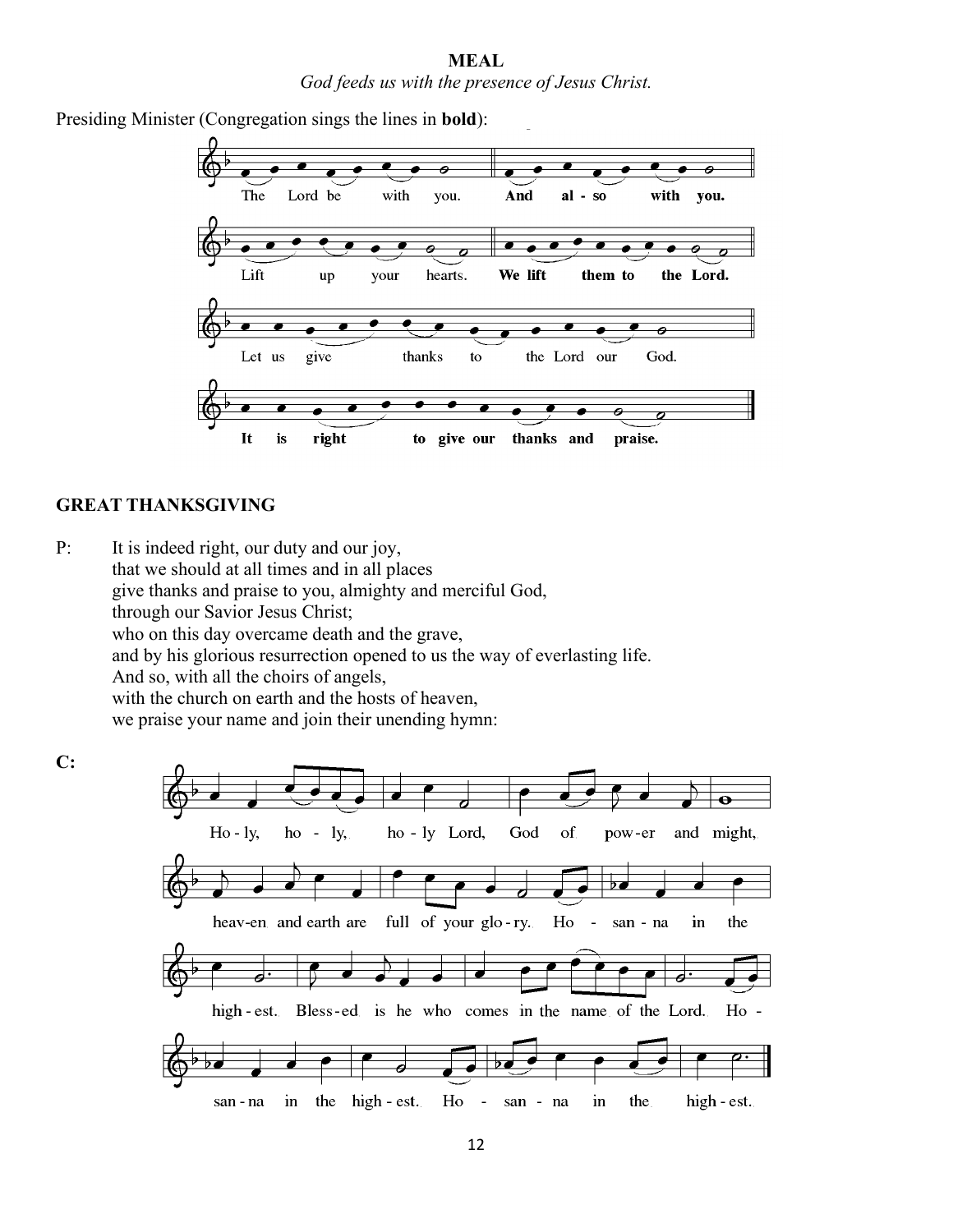### **THANKSGIVING AT THE TABLE**

P: You are indeed holy, almighty and merciful God. You are most holy, and great is the majesty of your glory.

> You so loved the world that you gave your only Son, so that everyone who believes in him may not perish but have eternal life.

We give you thanks for his coming into the world to fulfill for us your holy will and to accomplish all things for our salvation.

In the night in which he was betrayed, our Lord Jesus took bread, and gave thanks; broke it, and gave it to his disciples, saying: Take and eat; this is my body, given for you. Do this for the remembrance of me.

Again, after supper, he took the cup, gave thanks, and gave it for all to drink, saying: This cup is the new covenant in my blood, shed for you and for all people for the forgiveness of sin. Do this for the remembrance of me. For as often as we eat of this bread and drink from this cup, we proclaim the Lord's death until he comes.

# **C:**



P: Remembering, therefore, his salutary command, his life-giving passion and death, his glorious resurrection and ascension, and the promise of his coming again, we give thanks to you, O Lord God Almighty, not as we ought but as we are able; we ask you mercifully to accept our praise and thanksgiving and with your Word and Holy Spirit to bless us, your servants, and these your own gifts of bread and wine, so that we and all who share in the body and blood of Christ may be filled with heavenly blessing and grace, and, receiving the forgiveness of sin, may be formed to live as your holy people and be given our inheritance with all your saints. To you, O God, Father, Son, and Holy Spirit, be all honor and glory in your holy church, now and forever.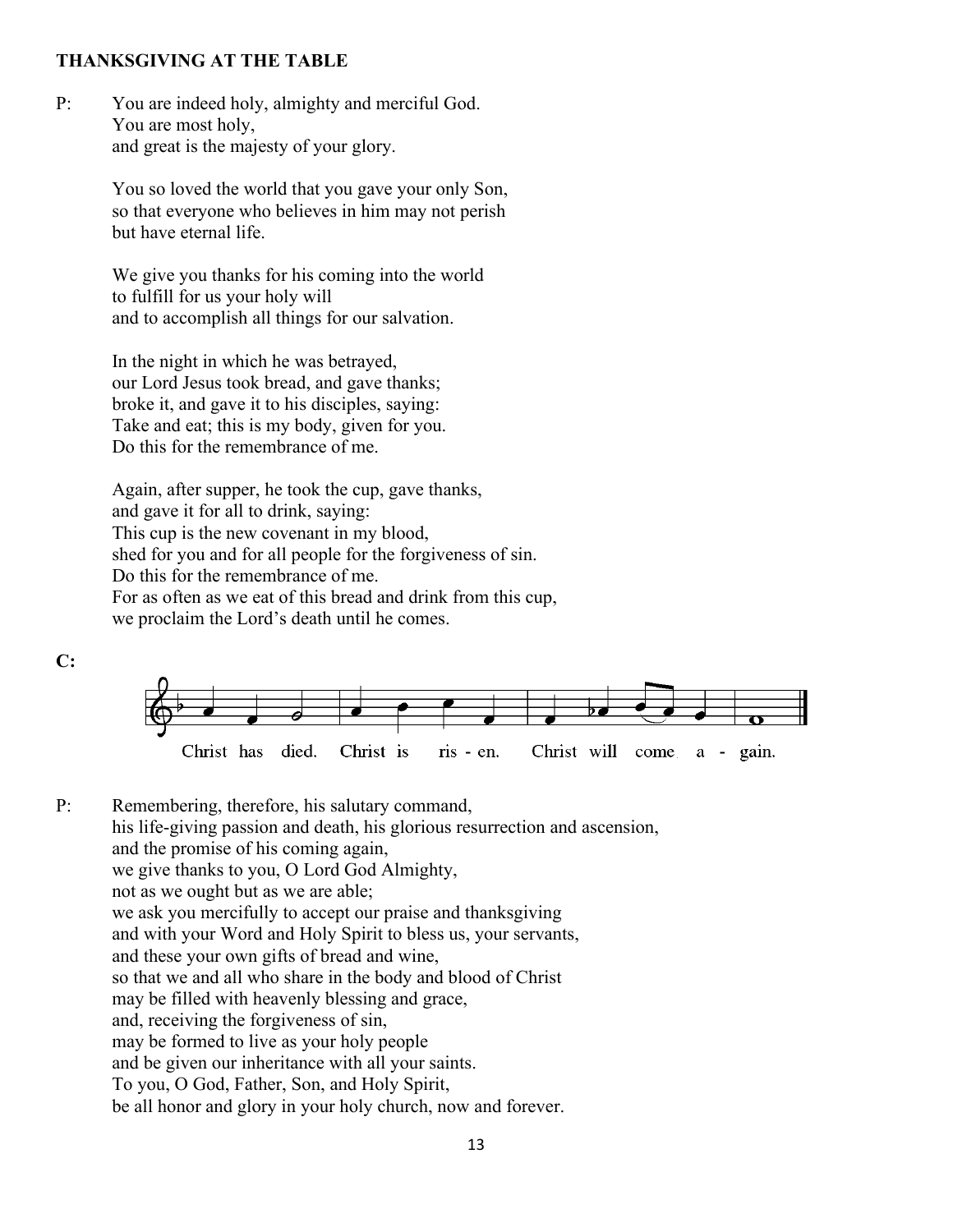

### **LORD'S PRAYER**

**C:**

P: Gathered into one by the Holy Spirit, let us pray as Jesus taught us.

**C: Our Father in heaven, hallowed be your name, your kingdom come, your will be done, on earth as in heaven. Give us today our daily bread. Forgive us our sins as we forgive those who sin against us. Save us from the time of trial and deliver us from evil. For the kingdom, the power, and the glory are yours, now and forever. Amen**

*Sit*

**C:**

#### **INVITATION TO COMMUNION**

*All are welcome at the Lord's table. Those worshipping in person are invited to come down the center aisle, to the front, receive the bread and step to the side to receive red wine or white grape juice from the assistants. Gluten-free wafers are available in the glass bowl on the table in the front. Please take one and bring it with you. If you prefer not to come forward, prepackaged communion elements are available from the ushers.*

P: The risen Christ dwells with us here. All who are hungry, all who are thirsty, come.

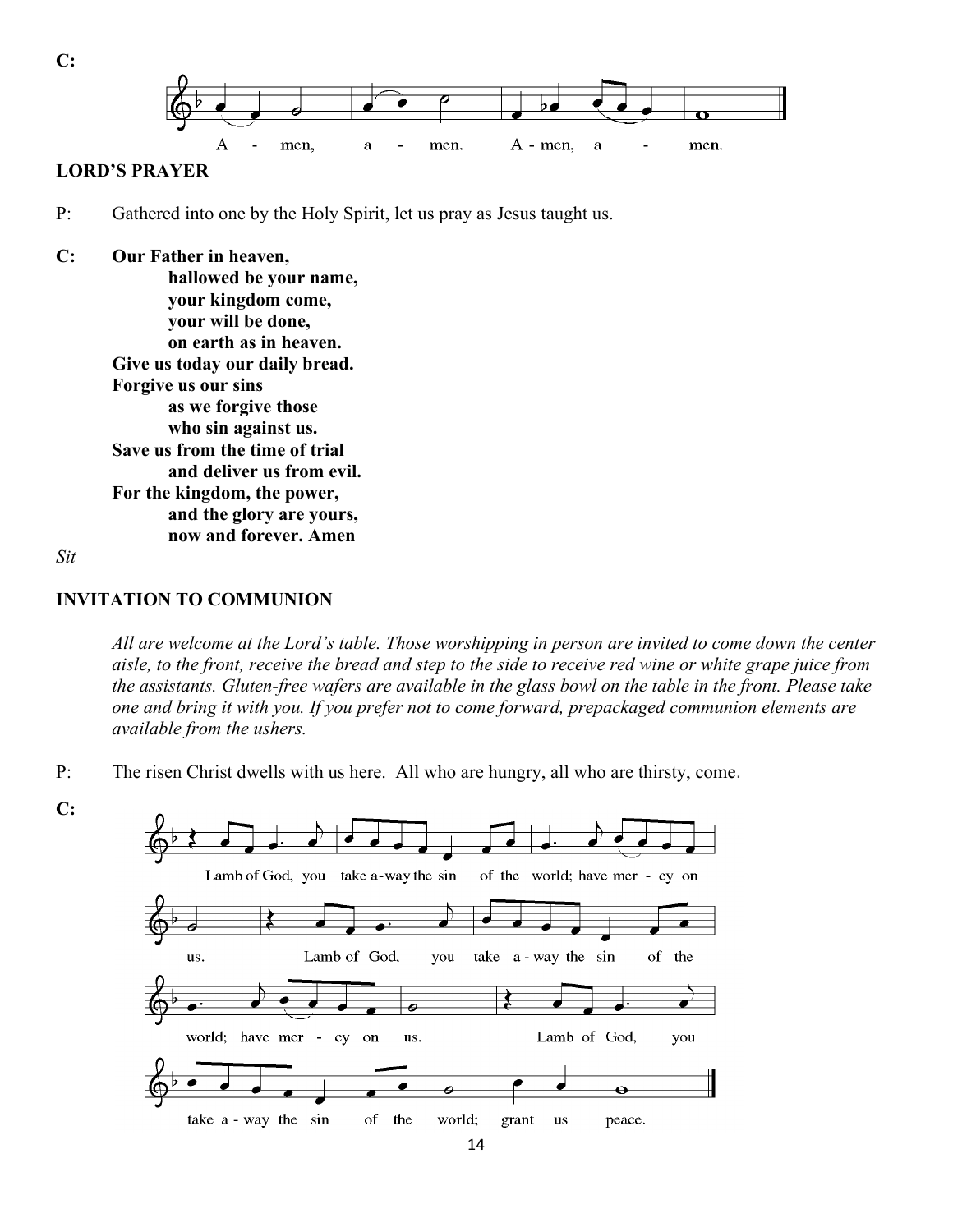- P: The body and blood of our Lord Jesus Christ strengthen you and keep you in his grace.
- **C: Amen.**

# **PRAYER AFTER COMMUNION**

- A: We give you thanks, generous God, for in this bread and cup we have tasted the new heaven and earth where hunger and thirst are no more. Send us from this table as witnesses to the resurrection, that through our lives, all may know life in Jesus' name.
- **C: Amen.**

### **SENDING**

*God blesses us and sends us in mission to the world.*



#### **ANNOUNCEMENTS**

*Please email or speak with the presiding pastor before worship each week if you would like to make an announcement at this time.*

*Stand*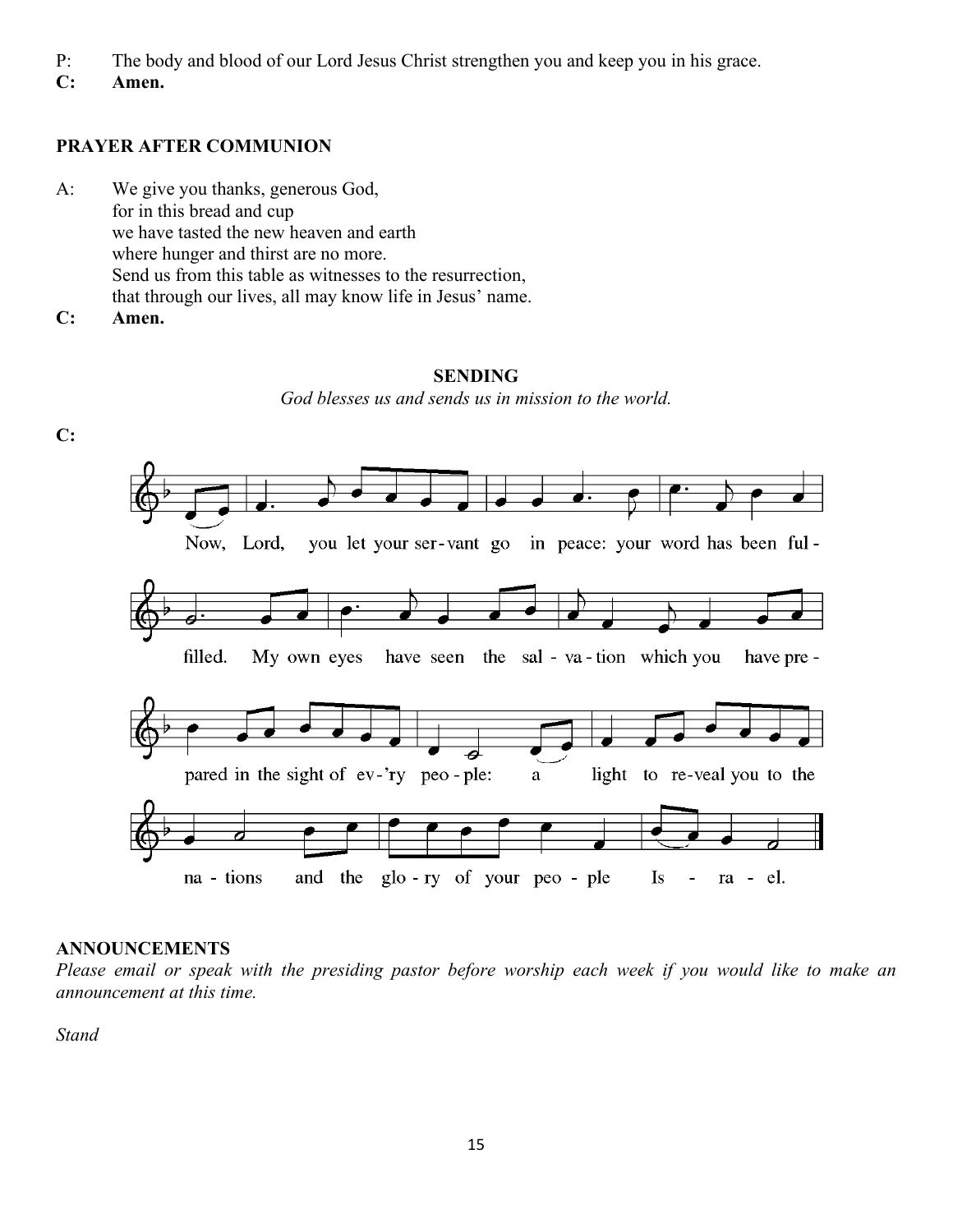#### **BLESSING**

- P: God, the Author of life, Christ, the living Cornerstone, and the life-giving Spirit of adoption, ☩ bless you now and forever.
- **C: Amen.**

#### **SENDING HYMN ELW 855**

#### **Crown Him with Many Crowns** Crown him with man - y crowns, the throne: Lamb  $up$  - on his  $\mathbf{1}$ Crown him the vir - gin's Son, the God in - car - nate born.  $\overline{2}$ Crown him the Lord of  $love$  be - hold 3 his hands and side. grave Crown him the Lord - of life. who tri - umphed o'er the  $\overline{4}$ 5 Crown him the Lord  $\circ$  of years, the po - ten - tate of time, hark, how the heav'n-ly an - them drowns all mu - sic but its own. whose arm those crim-son tro-phies won which now his brow a-dorn; rich wounds, yet vis - i - ble a - bove, in beau-ty glo - ri - fied.<br>and rose vic - to-rious in the strife for those he came to save. strife for those he came to save.  $cre - a - tor$ of the roll-ing spheres, in - ef - fab - ly sub-lime. A - wake, my soul, and sing of him who died for thee, fruit of the mys - tic rose, of that rose the stem, yet  $No$  $an$ gels in the sky can  $ful - ly$ bear that sight, died and rose His glo - ries  $\operatorname{now}$ we sing, who on high, All hail, Re - deem - er, For thou hast died hail! for me; and hail as thy match-less king through all  $e$  - ter - ni - ty. him babe of Beth - le - hem. the root whence mer - cy ev - er flows, the but down - ward bend their burn - ing eyes at mys-ter-ies so bright. e - ter - nal life to bring, and who died, lives that death may die.

Text: Matthew Bridges, 1800-1894, sts. 1-3, 5; Godfrey Thring, 1823-1903, st. 4 Music: DIADEMATA, George J. Elvey, 1816-1893

thy praise and

glo - ry shall not fail through-out e - ter - ni - ty.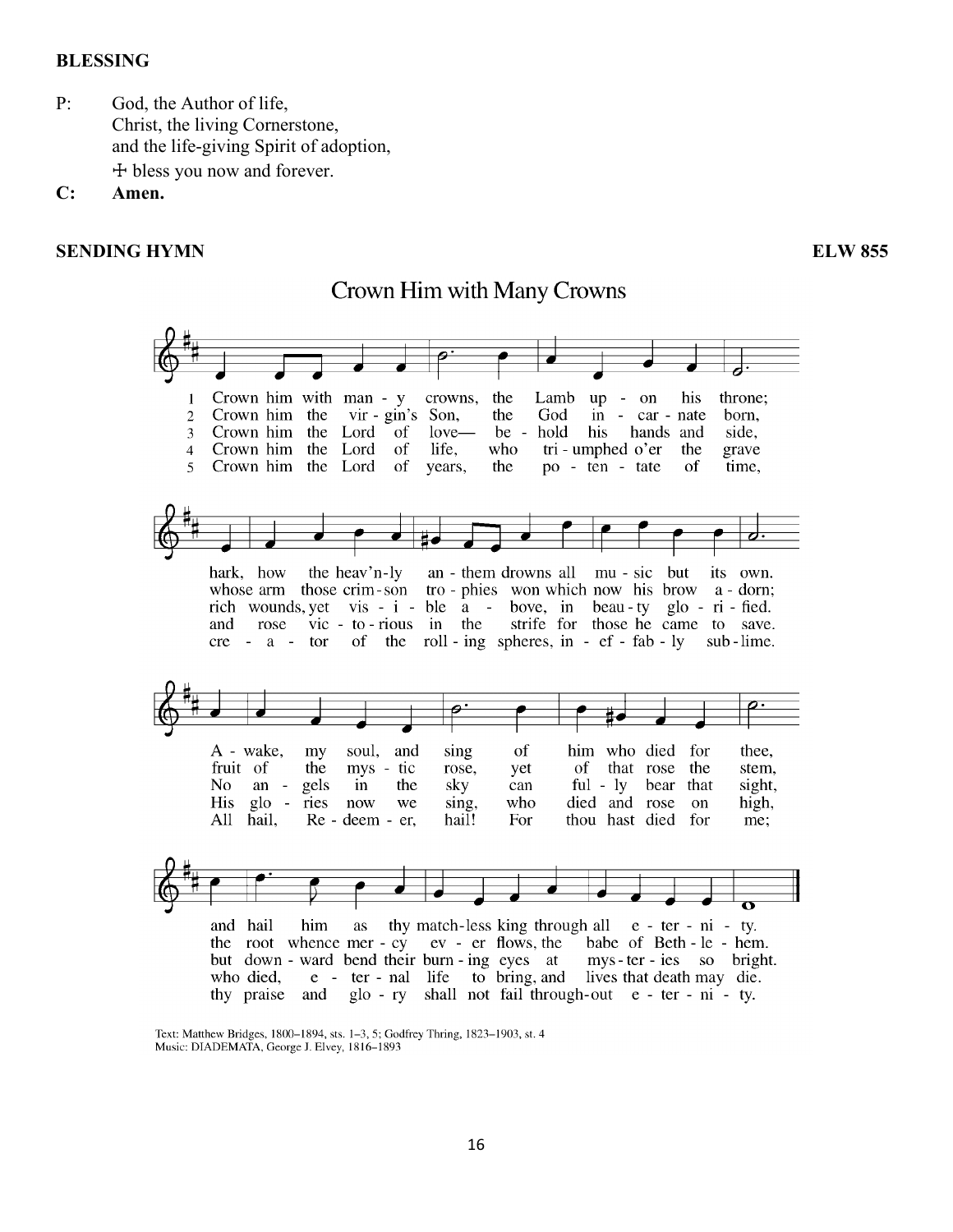### **DISMISSAL**

- A: Alleluia! Christ is risen.
- **C: Christ is risen indeed. Alleluia!**
- A: Go in peace. Tell what God has done.
- **C: Thanks be to God.**

**POSTLUDE** *PARTING Parting Parting* Felix Mendelssohn

From sundaysandseasons.com. Copyright © 2020 Augsburg Fortress. All rights reserved.

### **ANNOUNCEMENTS**

### **~THIS WEEK AT ST. ANDREW'S~**

- Sunday, *Worship*, 9:30 am, Sanctuary and Livestream
- Sunday, *Fellowship*, 10:30 am, Fellowship Hall

# **St. Andrew's Worship Time Changes to 9:30 am THIS Sunday**

Worship time will change from 10:30 am to 9:30 am this Sunday. Service and Learning will start summer break after the last spring session on May 22 and resume after Labor Day (September 5).

# **Two Upcoming Opportunities to Support Ukrainian Refugees**

Now is the time for communities across the country to lift a unified voice of welcome and advocacy for immigrants and refugees coming to the United States. Join Lutheran Immigration and Refugee Service (LIRS) as we stand up for welcome and speak up alongside our newest neighbors through Stand Up Speak Up: Solidarity with Ukraine. 

PRAY - Join LIRS on June 2 for Stand Up, Speak Up: An Interfaith Prayer Vigil for Ukraine. Featuring speakers from diverse backgrounds and faith traditions, the vigil offers an opportunity for all to gather and demonstrate support for our Ukrainian neighbors. Attend in-person or via live stream. Register today to watch the Zoom livestream.

ADVOCATE - Reserve your spot for the LIRS National Call-In Day on June 22! You'll receive training resources and a customizable template for calling your elected officials alongside LIRS supporters from across the country. RSVP for National Call-In Day.

# **Happy Spring! Ministry Plant Sale Fundraiser**

This Sunday is the last day of the Pine Ridge Ministry and Tanzania Ministry plant sale! Plants are potted, and ready for sitting on your porch or front steps or nestled in a dull spot in your garden to add some color. Please consider buying some plants to support our Ministries! Thanks!

# **Ice Cream Social June 5**

Join us for ice cream and company in the fellowship hall on June 5 from 3 pm – 5 pm. We will have many delicious toppings. Come, join the fun!



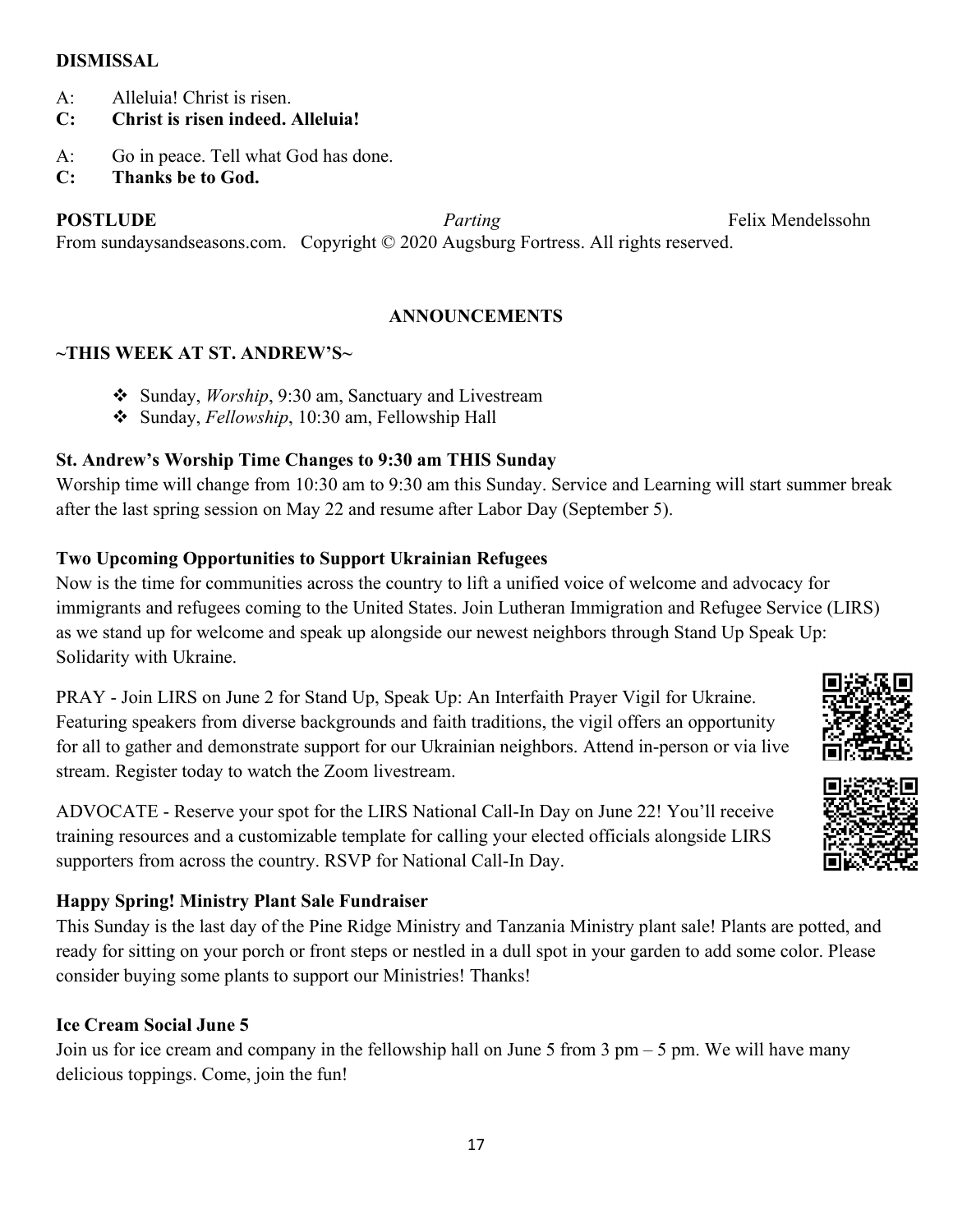### **St. Andrew's Book Club June 14**

We have chosen our next book. "The Book of Longings" by Sue Monk Kidd. It is an extraordinary story set in the first century. It is focused on the life and struggle of a woman during the life of Jesus. It is a reverential approach to the humanity of Jesus. There are a few library copies in the office. We will gather on Tuesday, June 14 at the Village Cooperative, 2525 Bobcat Drive. Linda Hansen will be our host. ALL ARE WELCOME. If you have any questions, call Mary Johnson at 515-231-0716

# **St. Andrew's Wine Club June 24**

Please join us at the Snus Hill Winery in Madrid on June 24 at about 6:30 pm. Please bring a lawn chair and a snack to share. This is outside on the lawn and there is always an Iowa band. Join us for fun and fellowship. If you have any questions, call Mary Johnson at 515-231-0716

### **Thank You Letter from LSI for Refugee Welcome Kits**

Pastor Sonja and friends at St. Andrew's, Wow!! Thank you for your very generous donation of welcome kits and gift cards that we received yesterday. With your partnership, we will continue to provide programs and services to those new to the U.S. and Iowa. Thank you for helping us welcome the world!! With gratitude, Nancy Strutzenberg, Director of Philanthropy, IRCS

### **Pine Ridge Donations**

Pine Ridge asks that donations be cleaned prior to donation. This allows them to dedicate their energies to sorting and boxing the items for distribution and not spending funds and time to clean the items before taking them to the reservation, getting them into the hands of the people who need them faster. Thank you for your help in this.

# **~NOTABLES~**

| <b>Worship Assistants Next Week (6/5/2022)</b>   |
|--------------------------------------------------|
| <b>Assisting Minister – Jennie LeGates</b>       |
| <b>Reader – Margaret Sherve</b>                  |
| Greeter – Betty Beard                            |
| Ushers - Don Boyle                               |
| Communion Setup -                                |
| Communion Servers - Lynn Miller, Lynnette Jensen |
| $Tech -$                                         |
| Fellowship - Fellowship                          |
|                                                  |

#### **Happy May Anniversary**

Natalie & Matt Hilleman (20<sup>th</sup>), Cheryl & Paul White (21<sup>st</sup>)

# **Happy May Birthday to**

Brittney Harryman (2<sup>nd</sup>), Ken Israel (3<sup>rd</sup>), Anita Klocke (10<sup>th</sup>), Nikolas Hawkins (10<sup>th</sup>), Lisa Downs (14<sup>th</sup>), Carla Sacco (15<sup>th</sup>), Natalie Hilleman, (17<sup>th</sup>), Steve Hoifeldt, (18<sup>th</sup>), Scott Gerstenberger (19<sup>th</sup>), Matt Hilleman, (23<sup>rd</sup>), Steve Loucks  $(23<sup>rd</sup>)$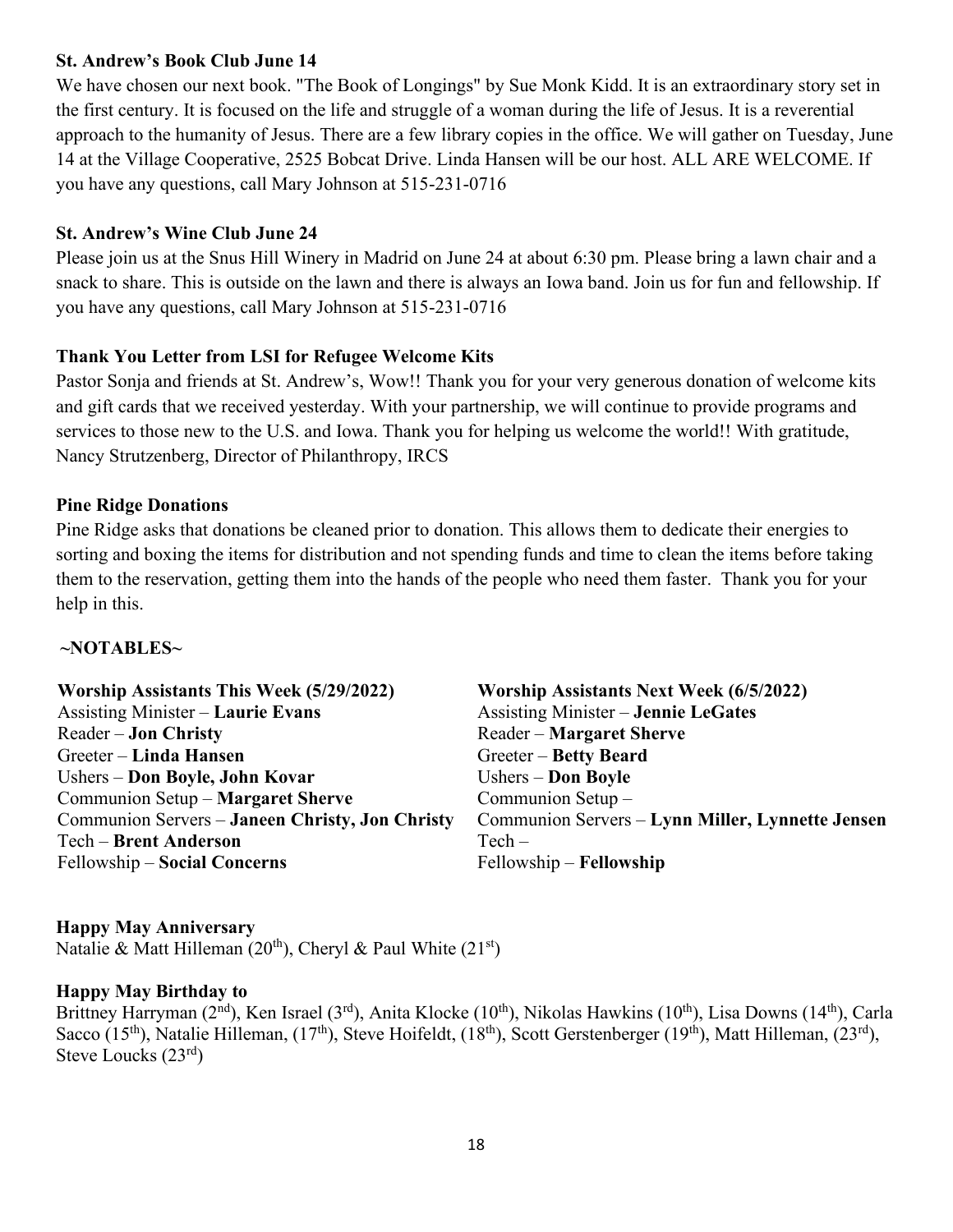### **~PRAYERS~**

**Annette (Thompson) Bodnar** (niece of Alice Thompson), **Dick and Anita Whitaker** (Parents of Sheri Krumm),**Troy Eagen** (Sharon Anderson's son-in-law), **John Litzel, Libby Litzel Gull, Mark Ekeren** (brother of Sarah Buck), **Jane Ellis, Wayne Thompson** (brain tumor), **Marilyn Saunders** (Gene Pollmann's sister), **Alice Becher** (Stephen Loucks' mother), **Marjorie Allison, Gene Takle, Lou Jordan** (Dagmar Frank's cousin), **Nancy Owen** (Carol Putz's cousin, battling cancer), **Roxanne Labandz** (niece of Alice Thompson), **Pat Fawcett, Kolleen Tweed Sogard** (daughter of Violet & Maynard Tweed), **Robert Pollmann** (Gene Pollmann's brother), **Mike & Kayla Endorf** (cousins of Dagmar Frank), **Joan Dubberke, Diane** (Carol Putz's sister w/long COVID), **Lester & Alycia Carlsborg, Ben Buck, Stu Endorf**  (Dagmar Frank's cousin), **James Loritz** (nephew of Alice Thompson), **Shirley Parsons, Karen Hardy** (Rita Peterson's sister), **Courtney Anderson, June Larrow** (Gayle Osterberg's sister), **Susan Teas,** the family of Lois Rand (Sarah Buck's Mother).

For all those suffering from loneliness and grief, addiction and illness-both mental and physical, poverty and need, war and strife; we pray to the Lord to bless them and give them peace. We continue to pray for the health and needs of the people in the Ames Community, the Pine Ridge Reservation, the Hedaru and Agape Parishes in Tanzania, and all communities throughout the world.

**Please send any announcements, prayers, or updates to the office at office@standrewsames.org or call 515-292-2131 by Wednesday at Noon.**